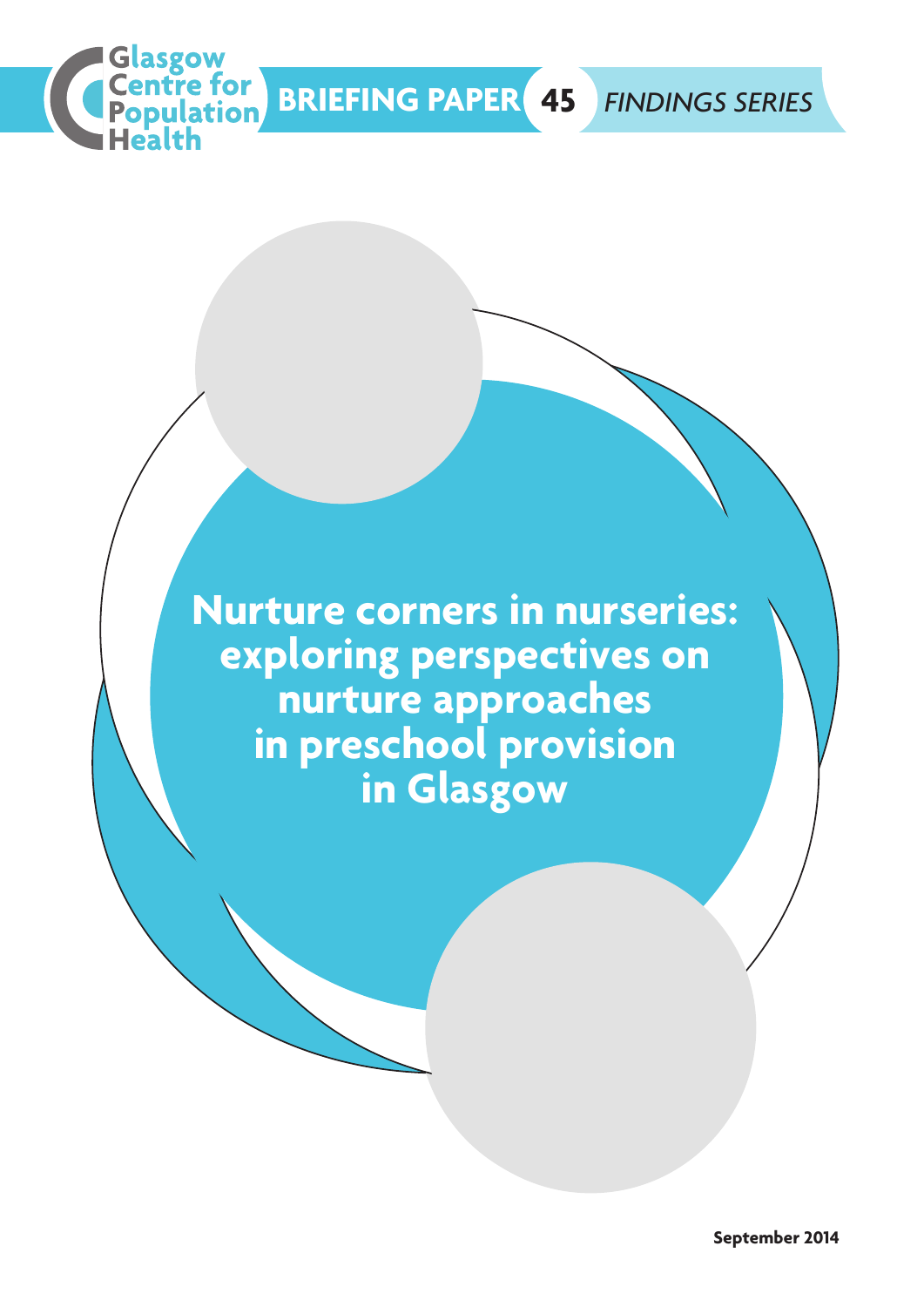### *FINDINGS SERIES* **BRIEFING PAPER 45**

### **KEY POINTS**

This briefing paper summarises the findings of qualitative primary research which explored parent/carer and practitioner perspectives on 'nurture' approaches to preschool provision in Glasgow City during the spring of 2014.

• There is a strong sense of enthusiasm for the nurture approach and satisfaction in the outcomes that it achieves for children.

**Slasgow<br>| Centre for<br>| Population** 

lation

- Children can be supported to overcome language and communication difficulties, develop appropriate social skills and begin to regulate their own behaviour and emotions. It is less clear whether the associated aim of supporting family engagement in learning is achieved.
- Some parents have been helped by nurture practitioners and experiences in the nurture corner to see their child in a more positive way and to become more aware of alternative ways of interacting with them. However, opportunities to engage with parents are limited and the influences of other circumstances may constrain the impact of this one intervention in family life.
- While there are some potential tensions and risks associated with the nurture approach, it can also offer an effective way of developing dispositions to learn and to bridge the gap between the learning culture of home and school.

**s**

**N**

**in**

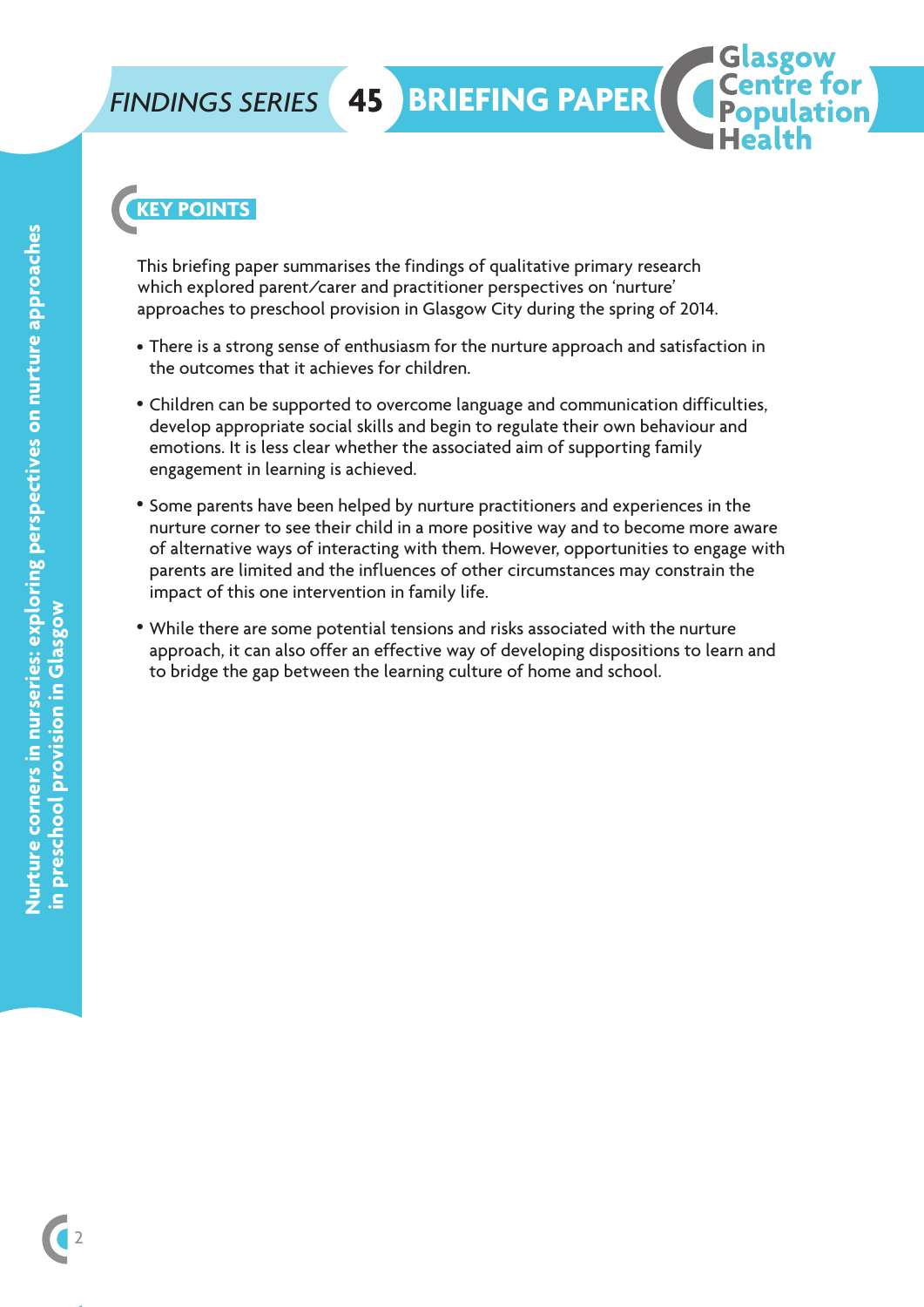## **BRIEFING PAPER 45** *FINDINGS SERIES*

### **INTRODUCTION**

**lation** 

asgow **Centre for** 

> The evidence is compelling regarding the importance of early years' and childhood experiences for healthy development and for health and wellbeing throughout the life-course<sup>1,2</sup>. It is widely agreed that consistent parental/carer love and care promotes healthy child development and attachment<sup>3,4</sup>. There is also clear evidence that early experiences are directly influenced by economic, social and material circumstances; maternal physical and mental health; and family/household structure and function<sup>5</sup>. .<br>.

The Scottish Government has made early years a key priority through successive strategies and policies culminating, most recently, in the Scottish Government's Early Years Collaborative (EYC) call for transformational change in the early years<sup>6</sup>. The EYC has challenged the public sector and its partners to utilise early years universal services to improve the quality and reach of services and to deliver needs-based, effective prevention and early intervention.

As part of this call for transformational change, the Scottish Government has set targets for Community Planning Partnerships (CPPs) to achieve regarding babies', and children's developmental progress. One of these targets is that 90% of children should reach the milestones expected for their age and developmental stage on entry to primary school. As the lead agency within the Glasgow Community Planning Partnership responding to this particular target, Glasgow City Council Education Services and partners have extended their nurture and family learning approach from primary schools to the city's preschool provision. This initiative aims to support children who find it "difficult to play and learn with others" and to ensure that they can remain in and benefit from mainstream early years education. A nurture group aims 'to create the world of early childhood in school and so provide the broad learning experience normally gained in the first three years' 7 . Glasgow City Council Education Services Nurture Group Network characterises the nurture group experience as offering an effective short-term intervention to reduce the barriers to learning which social, emotional and behavioural difficulties create. The network has set out six guiding principles for nurture groups:

- 1. Children's learning is understood developmentally: opportunities are offered in response to children's assessed developmental progress rather than normalised expectations associating milestones or attainment levels with chronological age.
- 2. The nurture group provides a safe base: care is taken to ensure consistent routines and expectations, arrangements that minimise anxiety and experiences that relate to both domestic and educational settings.
- 3. Nurture is important for the development of self-esteem: there is a focus on shared activities and the valuing of individuals, responding to and praising all achievements.
- 4. Language is understood as a vital means of communication: children are supported to identify and describe their feelings in words rather than actions and to learn to communicate with others.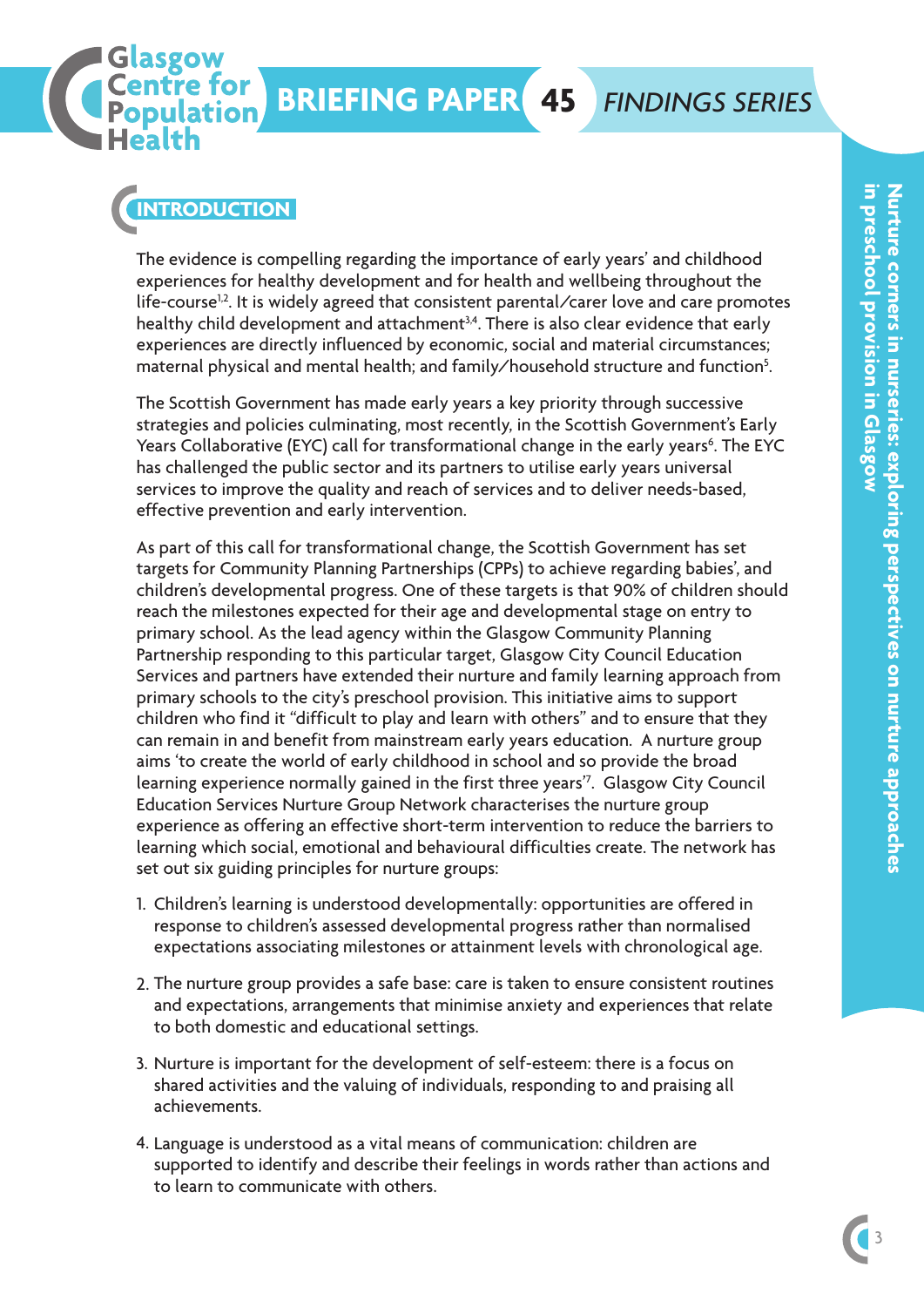

5. All behaviour is communication: the adults respond to children's behaviour as an expression of their social and emotional condition.

**Glasgow** 

**Centre for**<br>**Population** 

lation

6. Transitions are significant in the lives of children: moving between home and the educational setting and different contexts in that setting are carefully managed for children in the nurture group.

Key features of nurture groups include: a separate room or space for the nurture group, referred to in this report as a 'nurture corner'; small group size; one or two trained adults; and integration of time spent in the nurture group and the playroom or classroom.

Children's needs and targets are identified by the 'Boxall Profile' which guides structured observations of children in the nursery or school setting, enables targeted intervention and is a means of measuring progress<sup>8</sup>. .<br>.

The Glasgow Centre for Population Health (GCPH) is supporting Glasgow City Council Education Services to evaluate the impact of their nurture and family learning approaches on childhood development, family wellbeing and inequalities. As part of this evaluation, the GCPH collaborated with Education Services and partners to commission a qualitative research study, conducted in spring 2014 by an academic team from the University of Stirling, which explored parent/carer and practitioner perspectives on 'nurture' approaches to preschool provision in Glasgow City. This briefing paper summarises the findings, conclusions and recommendations of this research.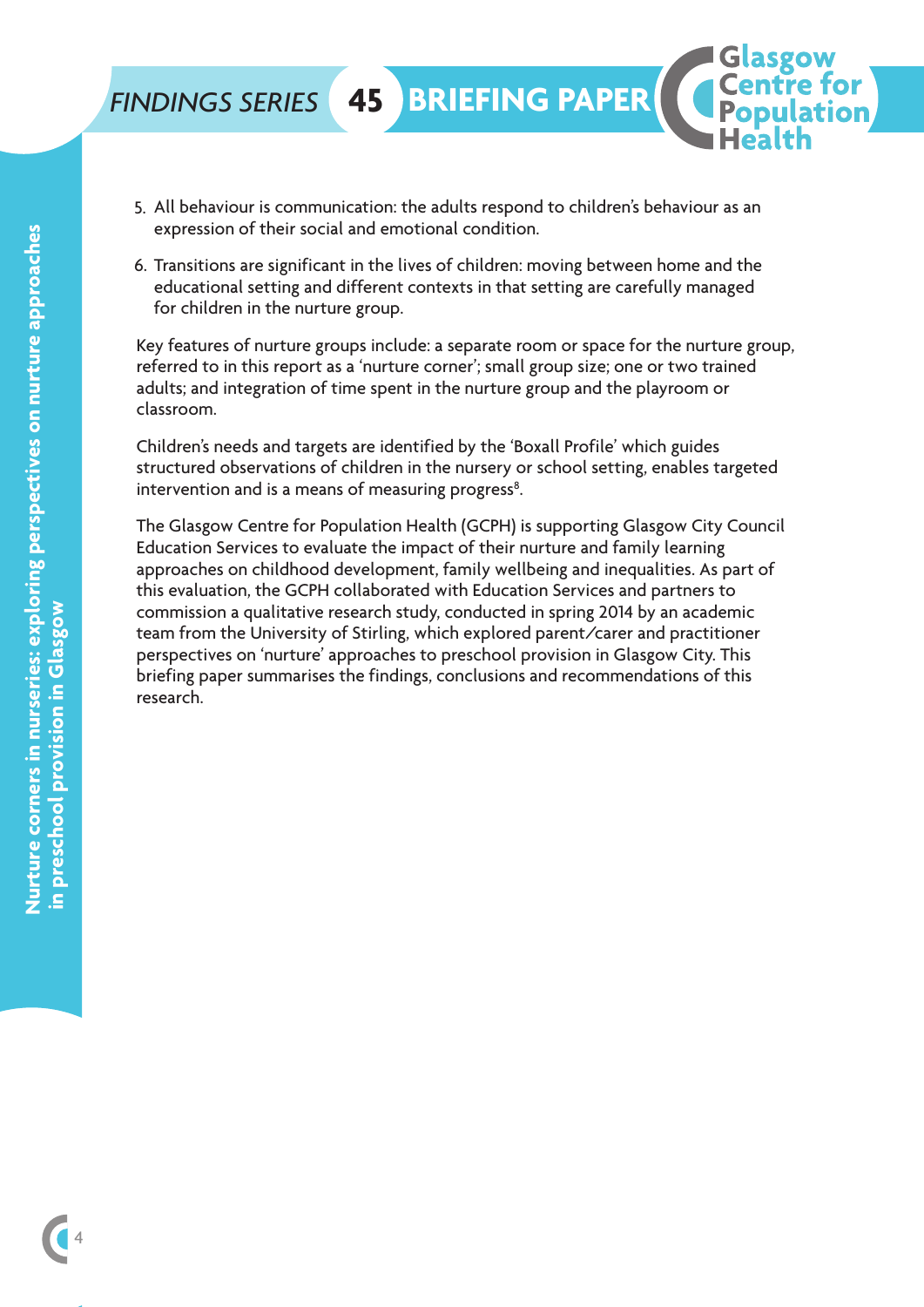

# **BRIEFING PAPER** *FINDINGS SERIES* **45**

**AIM**

The aim of this study was to explore the ways in which parents/carers and practitioners experienced the nurture approach developed in preschool settings in Glasgow, and their perspectives on the impact that this provision has had on the wellbeing and development of young children and family engagement in learning. To complement these perspectives the views of health visitors and third sector professionals were also sought.

# **METHODS**

The study was carried out in six Glasgow City nursery settings, distributed across the three geographical areas of the city. At each of the settings the researchers interviewed the head of the setting and two practitioners, one of whom was responsible for the nurture corner and the other working in the mainstream playroom. Focus groups or interviews were held with 11 parents to gauge their views about the value of nurture and family learning for themselves and their children.



### **Staff perspectives**

Nurture practitioners, playroom practitioners and managers saw the establishment of a nurture corner as consistent with the ethos of their setting and as a spur to making the whole nursery more focused on nurturing children. Small group size, a secure, calm space, consistent routines, a focus on individualised targets and warm interactions with an individual practitioner were the key features of nurture practice in nursery which emerged from the interviews and observations. The nurture corner experience was thought to be transformational for children who were uncommunicative and withdrawn and for those whose behaviour was over-boisterous and lacking in regulation. Benefits were not restricted to the nurture corner – a quieter main playroom was appreciated by all children and staff. These respondents saw value in having more than one nurture practitioner in the nursery and there was a clear recognition that having the right person leading the nurture corner was essential. There was a focus on fidelity to the nurture principles rather than innovation, although practitioners and managers at all settings had displayed creativity in establishing the nurture corner. In some places, novel forms of practice had developed from the existing nursery approaches. While there was recognition of the work of some individual health visitors and third sector agency staff there was no regular or sustained joint working.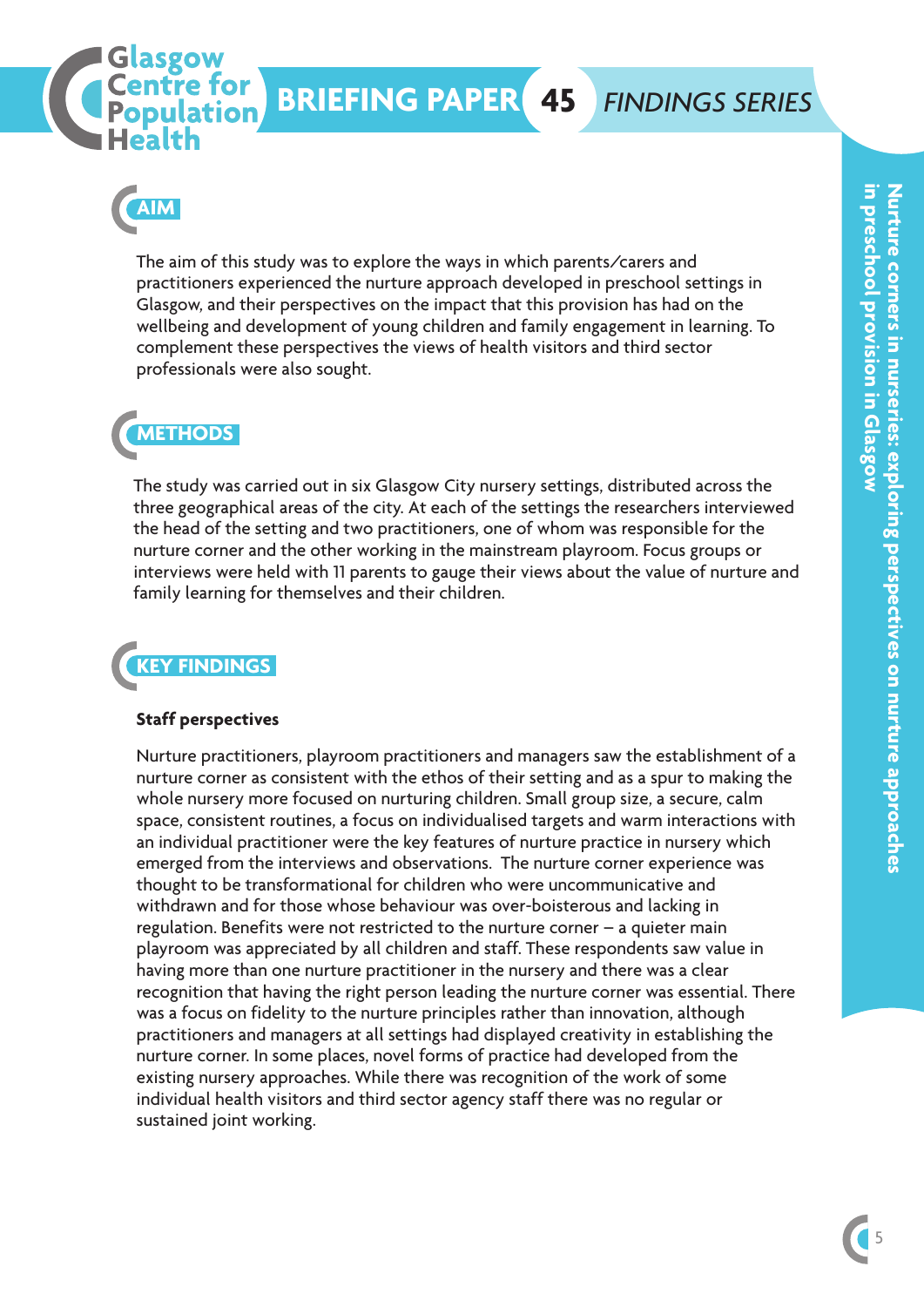#### **Parent/carer perspectives**

Parents talked about feeling welcomed by the nurture practitioners and being given good advice. They valued the special events arranged for them and the resource bags that allowed them to try out nurture activities and play games with their children at home. However, for parents, the biggest benefit of nurture provision was the positive impact that it had on their children. Even those who were initially anxious about the referral to nurture were rapidly impressed by the changes they noticed. Parents thought that the structure, consistency and empathy that their children experienced in the nurture corner increased their confidence, developed their communication and social skills, made them calmer at home and prepared them for the transition to primary school. There was a clear feeling among parents interviewed that all nurseries should offer nurture corners and that there should be more than one trained practitioner at each setting so that the benefits they recognised could be assured.

asgow

Giasgow<br>Centre for<br>Population

lation

### **Health visitor and third sector perspectives**

Health visitors who were interviewed reported having good links and positive working relationships with nurseries but they did not report any direct involvement with nurture corner activities. Some mentioned having contact with a nurture practitioner to discuss concerns regarding individual children and to share information but others were unaware of what a nurture approach involved and indicated that they would find it helpful to know more particularly in relation to supporting their role in assessing children, supporting parenting and in future joint working. One health visitor described the nurture approach as an alternative, perhaps less stigmatising option, for some families who find more structured parenting programmes less appropriate.

Third sector respondents who were interviewed also had limited experience of the principles and practices of nurture corners. Their focus tended to be on developing the skills of parents and the strength of relationships between parents and children. Nevertheless, they valued the small group size and consistency of nurture corners and the impact that they could have on children's communication skills, understanding of emotions and ways of engaging with their parents. They acknowledged the potential for experiencing appropriate models of interaction that spending time in the nurture corner offered parents and would value more opportunities for this. Indeed, third sector respondents were interested in extending their involvement in nurture provision.

### **Innovative practices**

Establishing a nurture corner had called for the creative use of premises, resources and staff time. While adhering to established nurture principles was clearly important for practitioners, they had developed ways of engaging with parents that went beyond the typical nursery activities and some had incorporated additional resources and activities into their regular nurture routines. One setting had been innovative in extending the benefits of nurture provision to a few selected older children in primary school by offering them brief placements in the nurture corner to help with the younger children, supplemented by input from the nurture practitioner in their own classroom. Positive changes had resulted for the older pupils.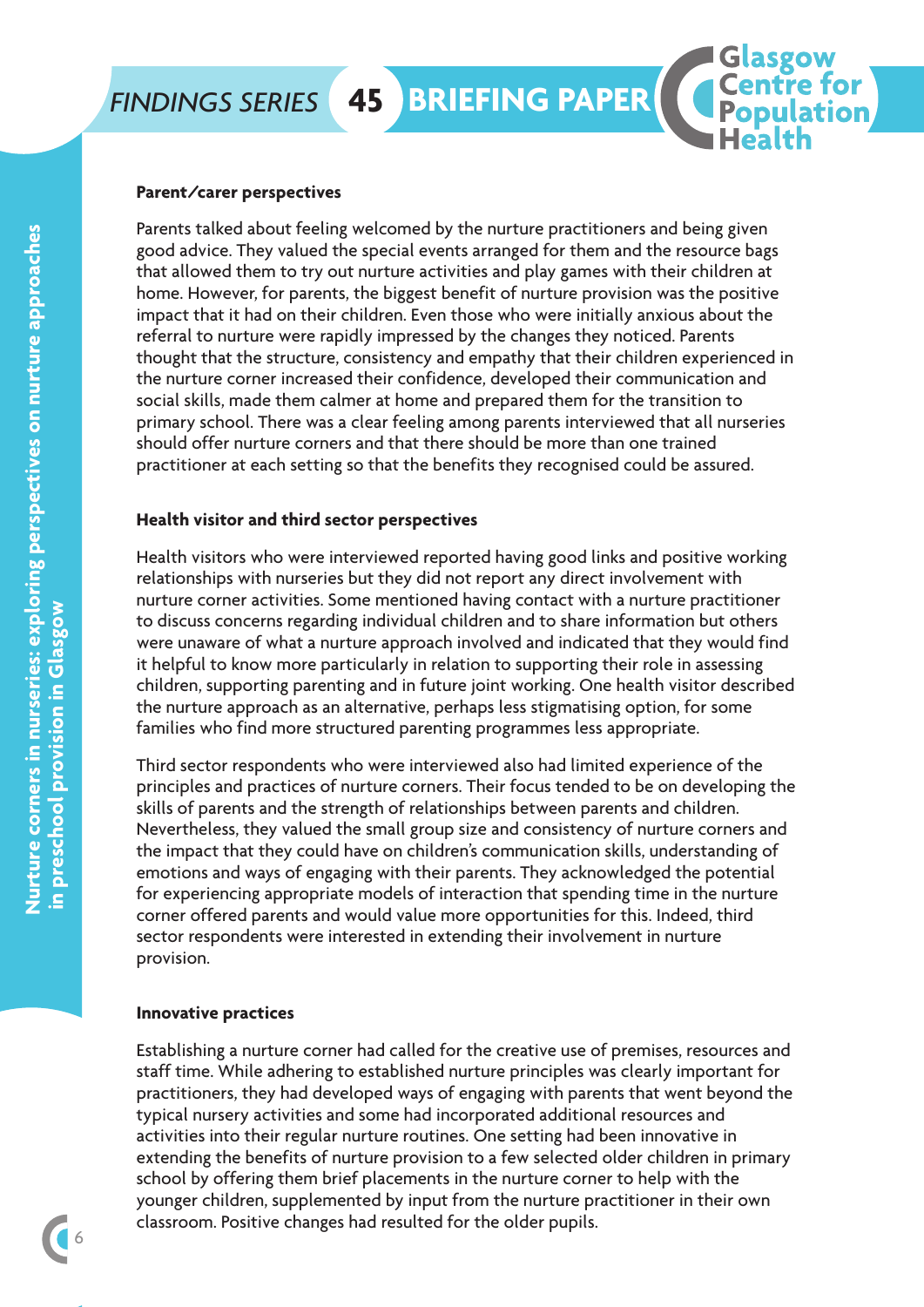# **BRIEFING PAPER 45** *FINDINGS SERIES*

# **CONCLUSIONS AND RECOMMENDATIONS**

asgow **Centre for** 

lation.

This study found a strong sense of enthusiasm for the nurture approach and satisfaction in the outcomes it achieves for children. These outcomes lie not in literacy, numeracy or other cognitive attainment areas but in overcoming aspects of behaviour and ways of engaging with families and educational settings that limit children's opportunities to learn and risk damage to themselves and others. It seems clear that, in the experience of parents and educators, time spent in a nurture corner can support children to overcome language and communication difficulties, develop appropriate social skills and begin to regulate their own behaviour and expressions of emotion.

Whether or not the associated aim of supporting family engagement in learning is achieved is less clear. Some parents have been helped by nurture practitioners and experiences in the nurture corner to enjoy engaging in activities with their children, to see their child in a more positive way and to be aware of alternative ways of interacting. Furthermore, as children who spend time in nurture corners begin to overcome their difficulties and frustrations they are likely to be more rewarding to be with at home too. However, opportunities to engage with parents are limited and the influences of other circumstances may constrain the impact of this one intervention in family life.

There is little obvious development of distinct 'nurture in nursery practices' other than the adoption, within the context of a preschool environment, of the established nurture principles, particularly the provision of a distinct nurture space with educational and domestic features and activities. The practices which can be observed are largely the development of typical preschool 'pedagogy' which supports learning through play using exploration, creativity and problem-solving rather than more traditional teaching practices. The small number of children engaging with the nurture practitioner does afford opportunities for more sustained and intensive relationships with the practitioner and the paring away of influences that might disturb or inhibit the child. Nurture provision can be more responsive to individuals and fine-tuned to developmental needs. Nurture practitioners are skilled at establishing relationships with children who may initially reject or resist engagement. It is also clear that talking is an important part of the practitioner's repertoire. They use talk to support language development, explore children's emotional states, structure social interactions and build self-esteem and confidence.

The advantages of a nurture approach in nursery settings seem evident but there are some potential tensions too. The managers and main playroom practitioners talked about the establishment of a nurture corner as raising awareness of the need for nurturing practice throughout the setting. However, current arrangements in nursery playrooms for three-to-five year olds may limit the extension of some nurture practices to the general playroom. In such circumstances the main playroom could be viewed as being in deficit.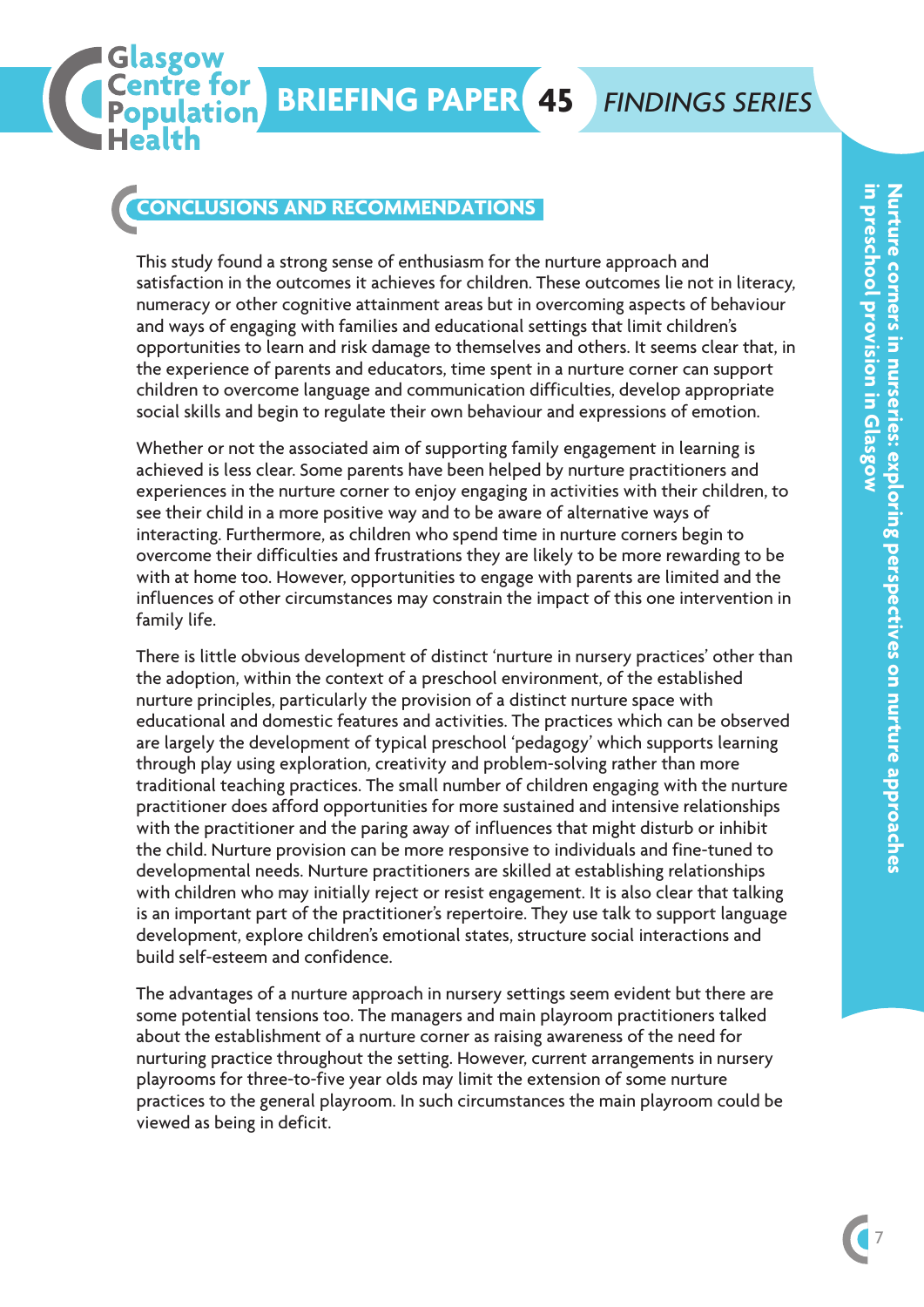A further potential tension is a result of the expectation that nurture practice should enhance family engagement in learning and improve parenting practices. The need for nurture practitioners to focus on the difficulties associated with nurturing challenging children in their care, especially when they work alone, must reduce their capacity to engage with parents, as does the desire to maintain a consistent experience in the nurture corner. These constraints must also apply to co-working with health visitors and third sector agencies during the staff time allocated for nurture work.

asgow

**Centre for<br>| Centre for<br>| Population** 

lation

There are two further tensions. The focus on health and wellbeing in particular is understandable in the context of the work of nurture practitioners and the training they receive. Nevertheless, there seems to be a danger of polarising areas of development that are not necessarily in opposition and to encourage thinking about child development that runs counter to the typical holistic approach adopted in preschool settings which reconciles active learning with children's health and wellbeing.

The second risk is that the emphasis on identifying gaps or delay in development and deficits in children's behaviour can result in the over-use of some diagnostic labels such as 'on the spectrum' and 'selective mute'. On the other hand, an area of potential development which nurture corners seem well placed to promote is currently underdeveloped in the accounts of outcomes for children. The focus on the regulation of behaviour, turn-taking and co-operating with peers can be extended to examine the impact that nurture experience can have on developing positive dispositions to learn and beginning to acquire cognitive skills that mean that children are well-equipped for the ways of learning that will be expected of them in primary school.

This study and the available evidence have generated a number of recommendations for the further development of nurture provision in nursery settings.

- Support nurture practitioners to articulate the pedagogic practices that they are developing in the nursery context to allow these ways of working with children and their families to be shared and developed.
- Review methods for recording targets and progress and the evidence required so that best use can be made of the nurture practitioner's available time.
- Consider whether the resources and range of activities in nurture corners can be •enhanced.
- Review expectations about engagement with parents and carers and develop models of practice and partnership with other agencies.
- Consider the lessons from nurture practices which can be applied in playrooms for all three to five year olds.
- Extend the number of practitioners with accredited nurture training to ensure that groups are not suspended due to staff absence or disrupted by staff turnover and increase the number of staff who can support interventions with parents.
- Ensure that health visitors and third sector staff working with nursery settings are given access to training in the principles and practice of nurture.
- Find ways to facilitate more collaborative working practices between staff in nurseries and health visitors.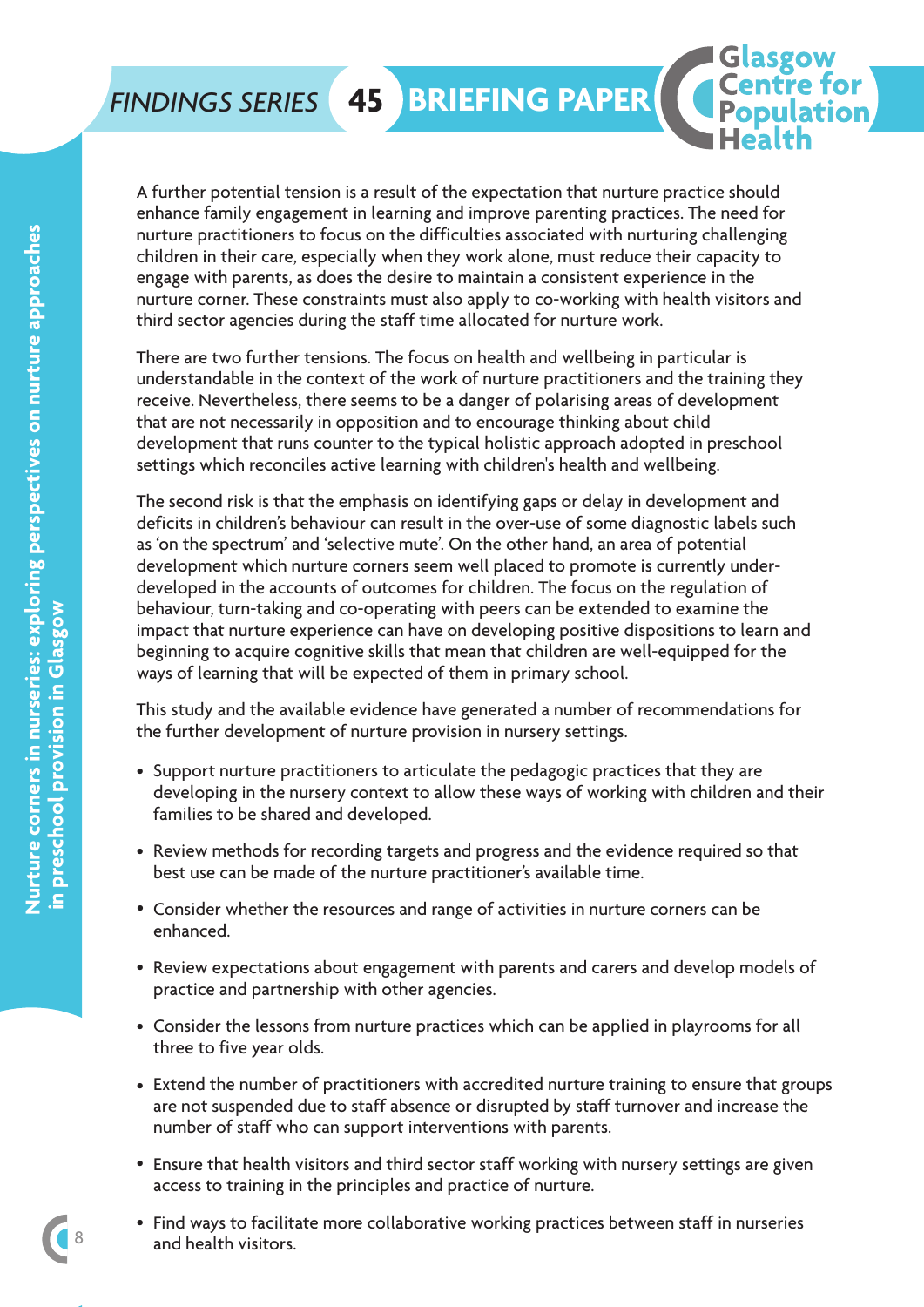

# **BRIEFING PAPER 45** *FINDINGS SERIES*

**RESEARCH TEAM**

lation.

lasgow **Centre for** 

> The research was commissioned by the GCPH and Glasgow City Council Education Services, supported by a multi-agency advisory group. The research was conducted by a team led by Dr Christine Stephen at the University of Stirling's School of Education.



The full report can be accessed via the GCPH website at www.gcph.co.uk. The report should be cited as follows: Stephen C, Stone K, Burgess C, Daniel B, Smith S. *Nurture corners in nurseries: exploring perspectives on nurture approaches in preschool provision in Glasgow.* Glasgow: GCPH; 2014.



The research team are grateful for the warm welcome they received at each setting and for the co-operation of all the nursery staff, parents, health visitors and third sector professionals who contributed to this research at a busy time of year. In addition, thanks to the children who accepted the intrusion of the researchers into their nurture corners and included the research team in their conversations and play.

Thanks also to the advisory group who supported and guided the development of the research brief and advised the research team.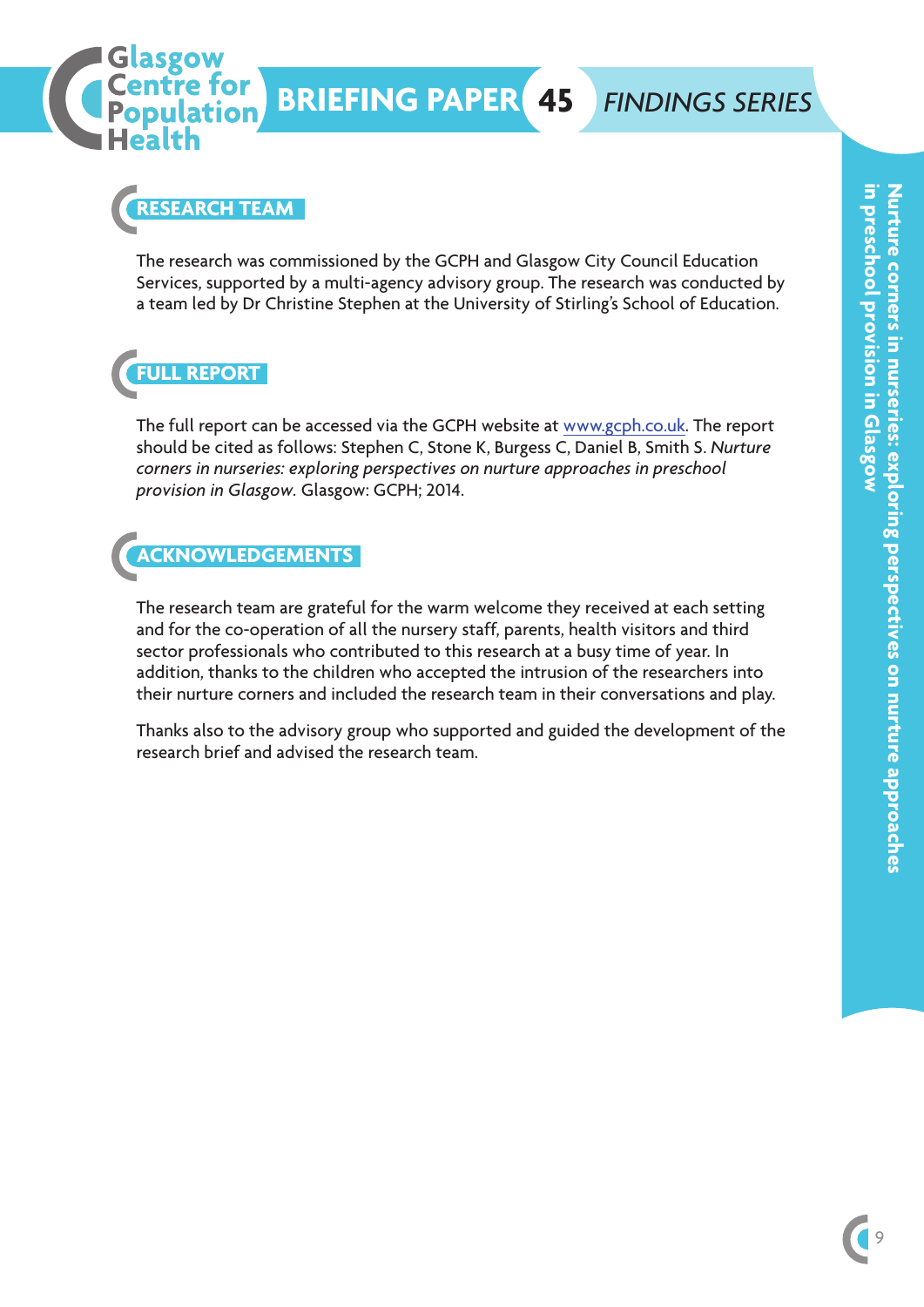# *FINDINGS SERIES* **45 BRIEFING PAPER**

### **REFERENCES**

<sup>1</sup> Geddes R, Haw S, Frank J. *Interventions for Promoting Early Child Development for Health: an environmental scan with special reference to Scotland*. Edinburgh: Scottish Collaboration for Public Health Research and Policy; 2011.

**Slasgow<br>| Centre for<br>| Population** 

lation

<sup>2</sup> Graham H, Power C. *Childhood disadvantage and adult health: a lifecourse framework.* London: Health Development Agency; 2004.

<sup>3</sup> Bowlby J. *Attachment and Loss. Volumes 1 and 2.* New York: Basic Books; 1969.

<sup>4</sup> Ainsworth MDS, Blehar M, Walters E. and Walls S. *Patterns of Attachment*. Hillsdale, NJ: Erlbaum; 1978.

<sup>5</sup> Hunter DJ, Popay J, Tannahill C, Whitehead MW. Getting to grips with health inequalities at last? *BMJ* 2010;340:c684.

<sup>6</sup> The Scottish Government Early Years Collaborative website http://www.scotland.gov.uk/Topics/People/Young-People/early-years/early-years- collaborative (accessed August 2014).

<sup>7</sup> Boxall M. Nuture Groups in Schools: Principles and Practice. London: Paul Chapman Publishing; 2002.

<sup>8</sup> Bennathan M, Boxall M. *Effective Intervention in Primary Schools: Nurture Groups.* London: David Fulton; 1996.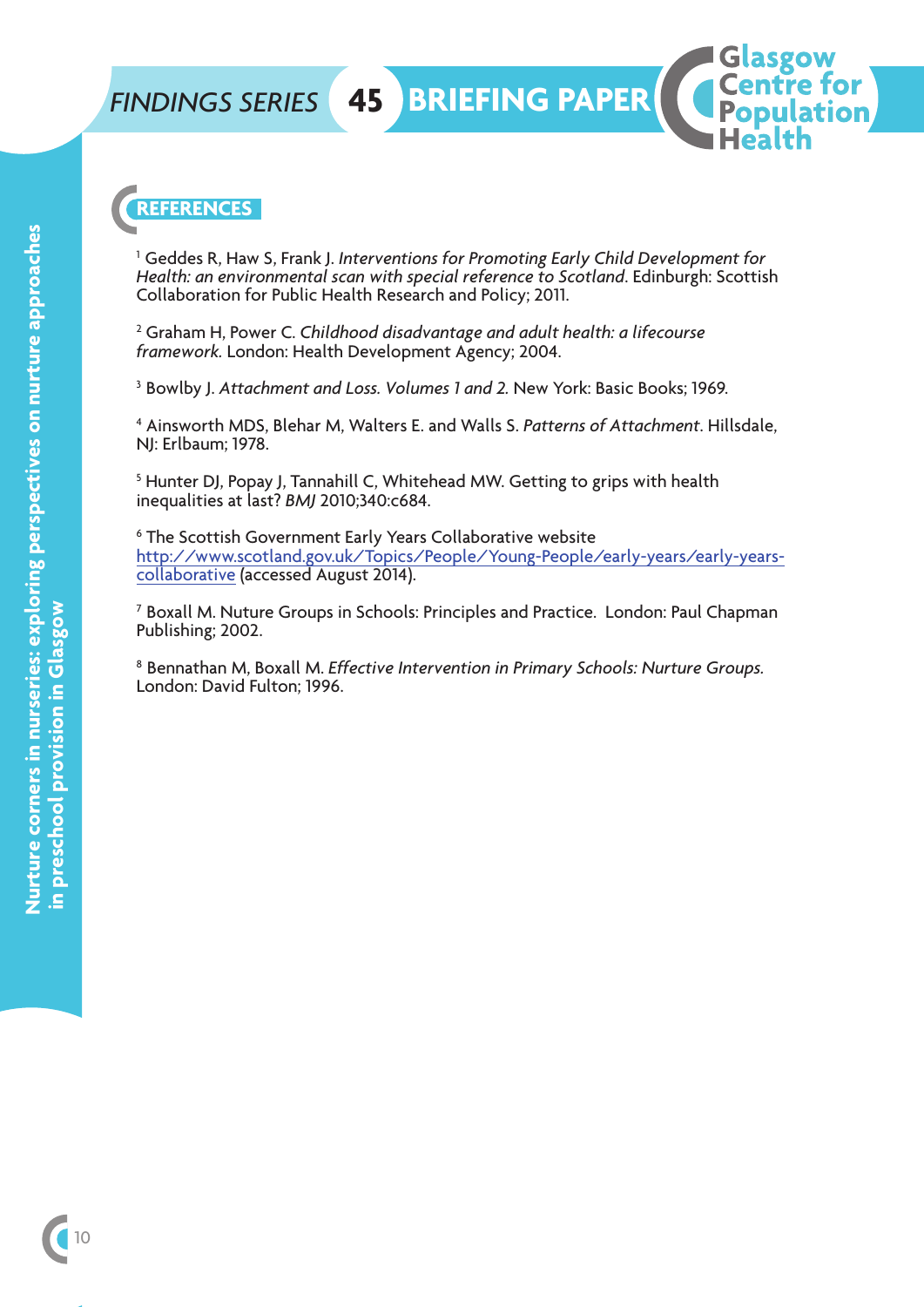

 $\bigl($ ll